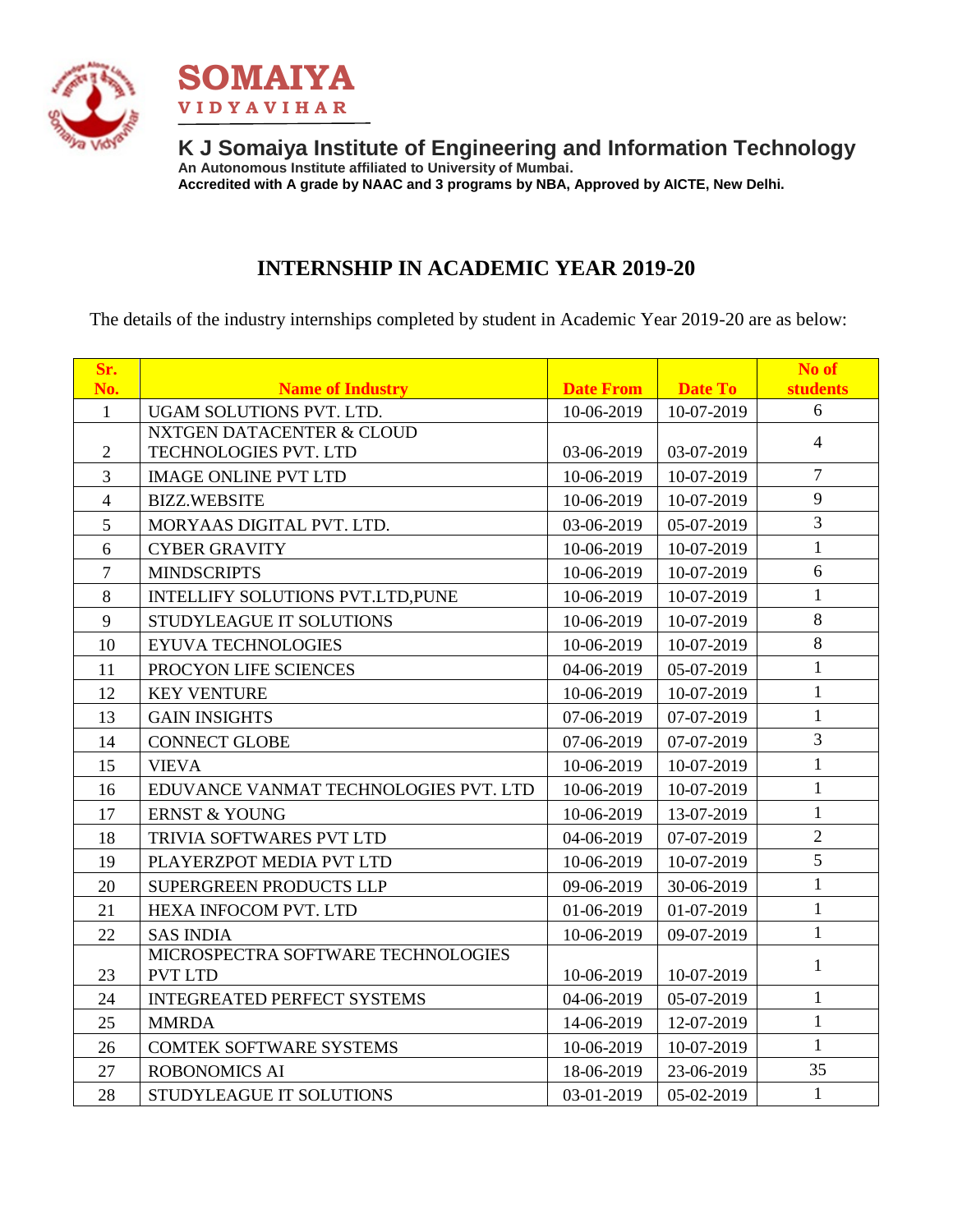



### **K J Somaiya Institute of Engineering and Information Technology An Autonomous Institute affiliated to University of Mumbai.**

**Accredited with A grade by NAAC and 3 programs by NBA, Approved by AICTE, New Delhi.**

| 29 | <b>SAS INDIA</b>                      | 31-05-2019 | 30-06-2019 | 1              |
|----|---------------------------------------|------------|------------|----------------|
| 30 | <b>SYL TECHNOLOGIES</b>               | 05-06-2019 | 08-07-2019 | $\mathbf{1}$   |
|    | WOLLAQUE VENTILATION AND CONDITIONING |            |            | $\mathbf{1}$   |
| 31 | <b>PVT LTD</b>                        | 10-06-2019 | 10-07-2019 | $\overline{2}$ |
| 32 | <b>ROBONOMICS AI</b>                  | 18-06-2019 | 23-06-2019 | 15             |
| 33 | KOKU SOLAR PVT LTD                    | 10-06-2019 | 14-06-2019 |                |
| 34 | <b>MYCAPTAIN PVT LTD</b>              | 01-03-2019 | 27-08-2019 | $\mathbf{1}$   |
| 35 | <b>EDUX LABS</b>                      | 01-09-2018 | 01-11-2018 | $\mathbf{1}$   |
| 36 | <b>UDEMY</b>                          | 01-03-2019 | 01-06-2019 | $\overline{2}$ |
| 37 | <b>INTERNSHALA</b>                    | 01-01-2019 | 01-02-2019 | $\mathbf{1}$   |
| 38 | <b>ROBONOMICS AI</b>                  | 18-06-2019 | 23-06-2019 | $\sqrt{2}$     |
| 39 | <b>AZURE SKYNET</b>                   | 15-06-2019 | 27-08-2019 | $\mathbf{1}$   |
| 40 | <b>MASTEK LTD</b>                     | 04-06-2019 | 07-06-2019 | $\mathbf{1}$   |
| 41 | <b>ROBONOMICS AI</b>                  | 18-06-2019 | 27-08-2019 | $\mathbf{1}$   |
| 42 | <b>ROBONOMICS AI</b>                  | 18-03-2019 | 17-05-2019 | $\mathbf{1}$   |
| 43 | WIPRO PVT LTD                         | 10-06-2019 | 21-06-2019 | 14             |
| 44 | MUKESOFT IT CONSULTANTS               | 14-12-2019 | 09-01-2020 | $\mathbf{1}$   |
| 45 | <b>MASTEK LTD</b>                     | 04-06-2019 | 03-07-2019 | $\mathbf{1}$   |
| 46 | <b>ROBONOMICS AI</b>                  | 18-06-2019 | 18-07-2019 | $\overline{7}$ |
| 47 | EDUVANCE VANMAT TECHNOLOGIES PVT. LTD | 10-06-2019 | 09-07-2019 | $\mathbf{1}$   |
| 48 | <b>SAHU TECHNOLOGIES</b>              | 01-06-2019 | 15-07-2019 | 65             |
| 49 | <b>SAS INDIA</b>                      | 31-05-2019 | 30-06-2019 | $\mathbf{1}$   |
| 50 | RIIDL, SOMAIYA                        | 06-06-2019 | 06-11-2019 | 3              |
| 51 | MAXCESS INDIA AUTOMATION PVT. LTD.    | 11-06-2019 | 12-06-2019 | $\mathbf{1}$   |
| 52 | <b>WIDYAARJAN LLP</b>                 | 10-06-2019 | 11-07-2019 | 6              |
| 53 | <b>WIDYAARJAN LLP</b>                 | 17-06-2019 | 24-06-2019 | 5              |
| 54 | <b>ELITE TECHNO GROUP</b>             | 08-06-2019 | 22-06-2019 | $\mathbf{1}$   |
| 55 | EDUVANCE VANMAT TECHNOLOGIES PVT. LTD | 10-06-2019 | 16-06-2019 | $\overline{3}$ |
| 56 | <b>BOOST ELECTRONICS</b>              | 06-06-2019 | 22-06-2019 | $\mathbf{1}$   |
| 57 | <b>NTPC</b>                           | 07-06-2019 | 22-06-2019 | 1              |
| 58 | <b>TATA POWER</b>                     | 03-06-2019 | 15-06-2019 | 12             |
| 59 | <b>COMPUTER VISION ARCHITECT</b>      | 17-06-2019 | 24-06-2019 | 21             |
| 60 | <b>BARC</b>                           | 05-06-2019 | 15-07-2019 | $\mathbf{1}$   |
| 61 | <b>IIT BOMBAY</b>                     | 04-06-2019 | 10-07-2019 | 1              |
| 62 | <b>AIR</b>                            | 10-06-2019 | 23-06-2019 | 1              |
| 63 | UGAM SOLUTIONS PVT. LTD.              | 10-06-2019 | 21-06-2019 | 63             |
|    | TRANS ASIAN CHAMBER OF COMMERCE &     |            |            |                |
| 64 | <b>INDUSTRY</b>                       | 25-06-2019 | 02-07-2019 | 1              |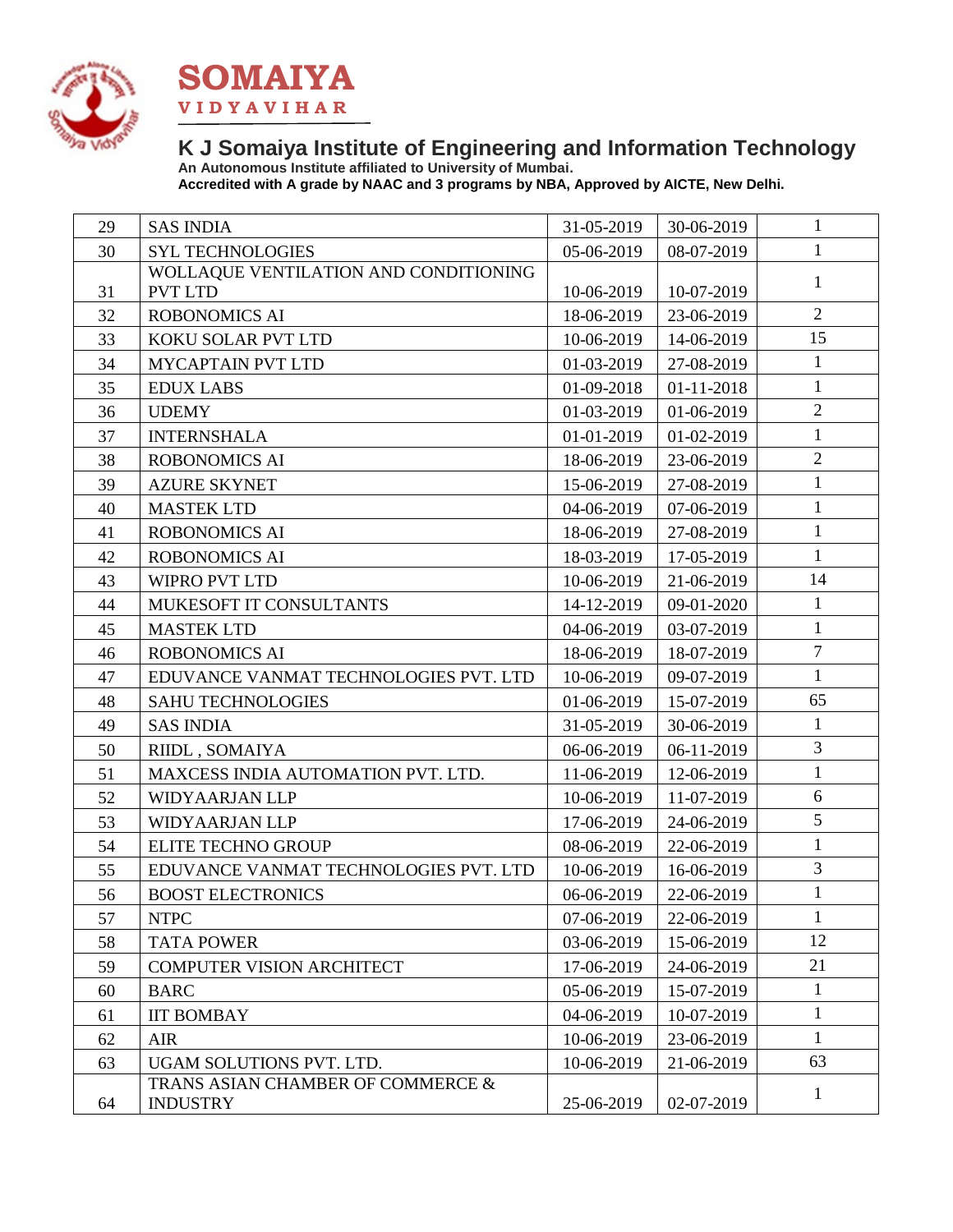



### **K J Somaiya Institute of Engineering and Information Technology An Autonomous Institute affiliated to University of Mumbai.**

**Accredited with A grade by NAAC and 3 programs by NBA, Approved by AICTE, New Delhi.**

| 65  | POONAM ENTERPRISES                    | 03-06-2020 | 18-07-2020 | $\mathbf{1}$   |
|-----|---------------------------------------|------------|------------|----------------|
| 66  | <b>IMAGE ONLINE PVT LTD</b>           | 06-01-2020 | 15-02-2020 | $\mathbf{1}$   |
| 67  | XPORTIFY TECHNOLOGIES PRIVATE LIMITED | 01-06-2020 | 01-08-2020 | $\overline{2}$ |
| 68  | INSIGHT COMMUNICATION PVT. LTD.       | 06-01-2020 | 06-07-2020 | $\mathbf{1}$   |
| 69  | POONAM ENTERPRISES                    | 03-06-2020 | 03-07-2020 | $\overline{2}$ |
| 70  | SIDHPURA ASSOCIATES                   | 06-05-2020 | 06-07-2020 | $\mathbf{1}$   |
| 71  | <b>JP MORGAN</b>                      | 03-06-2020 | 08-07-2020 | $\mathbf{1}$   |
| 72  | <b>WEAR COTE TECHNOLOGIES</b>         | 16-06-2020 | 01-08-2020 | $\mathbf{1}$   |
| 73  | FINANCIAL SOLUTIONS PVT. LTD.         | 01-06-2020 | 01-08-2020 | $\mathbf{1}$   |
| 74  | <b>SYNCHRO ELECTRONICS</b>            | 01-06-2020 | 01-08-2020 | $\mathbf{1}$   |
| 75  | <b>SAHU TECHNOLOGIES</b>              | 28-05-2020 | 28-06-2020 | $\mathbf{1}$   |
| 76  | OPTIMISM COMPUTER EDUCATION LLP       | 04-06-2020 | 04-07-2020 | $\mathbf{1}$   |
| 77  | <b>SAHU TECHNOLOGIES</b>              | 24-05-2020 | 24-06-2020 | $\mathbf{1}$   |
| 78  | RIIDL , SOMAIYA                       | 01-04-2020 | 01-07-2020 | $\overline{7}$ |
| 79  | <b>SAHU TECHNOLOGIES</b>              | 25-05-2020 | 25-06-2020 | $\overline{4}$ |
| 80  | WHITE ORANGE                          | 18-05-2020 | 18-06-2020 | $\mathbf{1}$   |
| 81  | <b>SAHU TECHNOLOGIES</b>              | 25-05-2020 | 25-06-2020 | $\mathbf{1}$   |
| 82  | FINANCIAL SOLUTIONS PVT. LTD.         | 01-06-2020 | 01-08-2020 | $\overline{3}$ |
| 83  | PRINCE AGGARWAL                       | 01-06-2020 | 01-07-2020 | $\mathbf{1}$   |
| 84  | <b>INKWOOD RESEARCH</b>               | 15-05-2020 | 15-06-2020 | $\mathbf{1}$   |
| 85  | <b>BIT INFOTECH</b>                   | 01-06-2020 | 01-08-2020 | $\mathbf{1}$   |
| 86  | <b>IIT BOMBAY</b>                     | 05-05-2020 | 05-07-2020 | $\overline{2}$ |
| 87  | <b>ASHA HOSPITAL</b>                  | 21-04-2020 | 30-07-2020 | $\mathbf{1}$   |
| 88  | <b>CONNECT GLOBE</b>                  | 01-08-2019 | 01-01-2020 | $\mathbf{1}$   |
| 89  | OPTIMISM COMPUTER EDUCATION LLP       | 04-06-2020 | 04-07-2020 | $\overline{7}$ |
| 90  | <b>AMAZON WEB SERVICES</b>            | 01-06-2020 | 01-08-2020 | $\overline{2}$ |
| 91  | <b>SOLOMON</b>                        | 01-06-2020 | 01-07-2020 | $\mathbf{1}$   |
| 92  | <b>SOLOMON</b>                        | 23-05-2020 | 01-06-2020 | $\mathbf{1}$   |
| 93  | <b>CONNECT GLOBE</b>                  | 01-06-2020 | 01-08-2020 | $\mathbf{1}$   |
| 94  | <b>HYO SEONG</b>                      | 01-05-2020 | 01-08-2020 | $\mathbf{1}$   |
| 95  | <b>PARALLAX</b>                       | 09-06-2020 | 09-07-2020 | $\mathbf{1}$   |
| 96  | ZERO DEFECT CONSULTANCY               | 05-01-2020 | 05-03-2020 | $\mathbf{1}$   |
| 97  | ROBONOMICS AI                         | 01-02-2020 | 01-06-2020 | $\mathbf{1}$   |
| 98  | <b>ACCENTURE</b>                      | 01-04-2020 | 01-07-2020 | $\overline{2}$ |
|     | BOTHBRIDGE EDUCATIONAL SERVICES PVT   |            |            |                |
| 99  | <b>LTD</b>                            | 08-06-2020 | 08-07-2020 | $\mathbf{1}$   |
| 100 | <b>ACCENTURE</b>                      | 02-03-2020 | 02-07-2020 | 1              |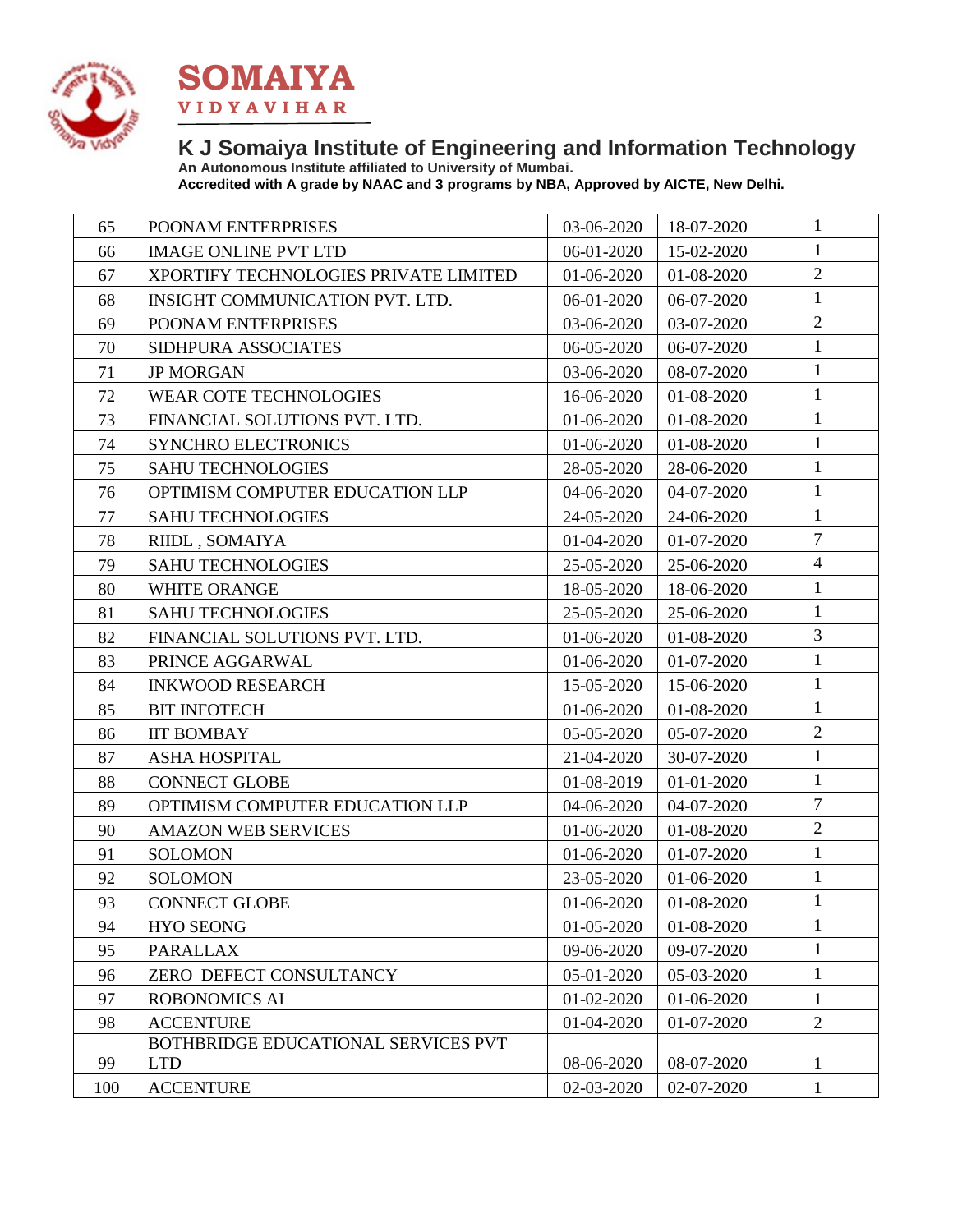



# **K J Somaiya Institute of Engineering and Information Technology**

**An Autonomous Institute affiliated to University of Mumbai. Accredited with A grade by NAAC and 3 programs by NBA, Approved by AICTE, New Delhi.**

| 101 | <b>GOOGLE</b>                                     | 01-05-2020 | 30-08-2020                | 1              |
|-----|---------------------------------------------------|------------|---------------------------|----------------|
| 102 | <b>CAREER CRAFTS</b>                              | 05-07-2019 | 05-08-2019                | $\mathbf{1}$   |
| 103 | DENTALKART.COM                                    | 06-03-2020 | 03-06-2020                | $\overline{2}$ |
| 104 | PRINCE AGGARWAL                                   | 01-06-2020 | 01-07-2020                | 11             |
| 105 | <b>TCSION</b>                                     | 01-05-2020 | 17-05-2020                | $\overline{2}$ |
| 106 | <b>VIPUL ENTERPRISES</b>                          | 03-06-2020 | 01-07-2020                | $\mathbf{1}$   |
| 107 | <b>GEEKS FOR GEEKS</b>                            | 10-06-2020 | 10-08-2020                | $\mathbf{1}$   |
| 108 | POONAM ENTERPRISES                                | 03-06-2020 | 01-08-2020                | $\mathbf{1}$   |
| 109 | <b>SAHU TECHNOLOGIES</b>                          | 10-06-2019 | 15-07-2019                | $\overline{4}$ |
| 110 | <b>MANRAJ MOTOR</b>                               | 01-01-2019 | 30-08-2019                | $\mathbf{1}$   |
| 111 | <b>BLUE SOFT TECNOLOGIES</b>                      | 01-05-2019 | 31-10-2019                | $\mathbf{1}$   |
| 112 | UGAM SOLUTIONS PVT. LTD.                          | 10-06-2019 | 10-07-2019                | $\mathbf{1}$   |
| 113 | <b>MINDSCRIPTS</b>                                | 10-06-2019 | 10-07-2019                | 6              |
| 114 | TRACKON INFRA BUILT TECH PVT. LTD.                | 10-06-2019 | 10-07-2019                | 8              |
| 115 | INTELLIFY SOLUTIONS PVT.LTD, PUNE                 | 10-06-2019 | 08-10-2019                | $\mathbf{1}$   |
| 116 | HIREN A. GANDHI & ASSOCIATES                      | 10-06-2019 | 10-07-2019                | $\overline{7}$ |
| 117 | <b>STUDYLEAGUE IT SOLUTIONS</b>                   | 10-06-2019 | 07-10-2019                | $8\,$          |
| 118 | EYUVA TECHNOLOGIES                                | 10-06-2019 | 10-07-2019                | 8              |
| 119 | ART TECHNOLOGY & SOFTWARE INDIA PVT<br><b>LTD</b> | 05-06-2019 | 05-07-2019                | 1              |
| 120 | PROCYON LIFE SCIENCES                             | 04-06-2019 | 05-07-2019                | $\mathbf{1}$   |
| 121 | <b>KEY VENTURE</b>                                | 10-06-2019 | 10-07-2019                | $\mathbf{1}$   |
| 122 | <b>COMMUTECH ASSOCIATES</b>                       | 10-06-2019 | 10-07-2019                | $\mathbf{1}$   |
| 123 | PLAYERZPOT MEDIA PVT LTD                          | 10-06-2019 | 10-07-2019                | 5              |
| 124 | <b>SUPER GROUP</b>                                | 09-06-2019 | 30-06-2019                | $\mathbf{1}$   |
| 125 | HEXA INFOCOM PVT. LTD                             | 01-06-2019 | 01-07-2019                | $\mathbf{1}$   |
| 126 | <b>WHITE ORANGE</b>                               | 17-06-2019 | 10-07-2019                | $\overline{2}$ |
| 127 | <b>SAS INDIA</b>                                  | 10-06-2019 | 09-07-2019                | $\mathbf{1}$   |
|     | MICROSPECTRA SOFTWARE TECHNOLOGIES                |            |                           |                |
| 128 | PVT LTD                                           |            | $10-06-2019$   10-07-2019 | $\mathbf{1}$   |
| 129 | <b>INTEGREATED PERFECT SYSTEMS</b>                | 04-06-2019 | 05-07-2019                | 1              |
| 130 | <b>MMRDA</b>                                      | 14-06-2019 | 12-07-2019                | 1              |
| 131 | <b>INVENTION LABS</b>                             | 10-06-2019 | 10-07-2019                | $\overline{2}$ |
| 132 | <b>ROBONOMICS AI</b>                              | 18-06-2019 | 23-06-2019                | 35             |
| 133 | <b>TATA POWER</b>                                 | 30-04-2020 | 20-06-2020                | $\overline{2}$ |
| 134 | ANY TIME INVEST SOLUTIONS LTD                     | 28-04-2020 | 28-06-2020                | 1              |
| 135 | <b>CONNECT GLOBE</b>                              | 03-05-2020 | 09-06-2020                | $\mathbf{1}$   |
| 136 | <b>FARM HARVEST</b>                               | 01-06-2020 | 30-06-2020                | $\overline{4}$ |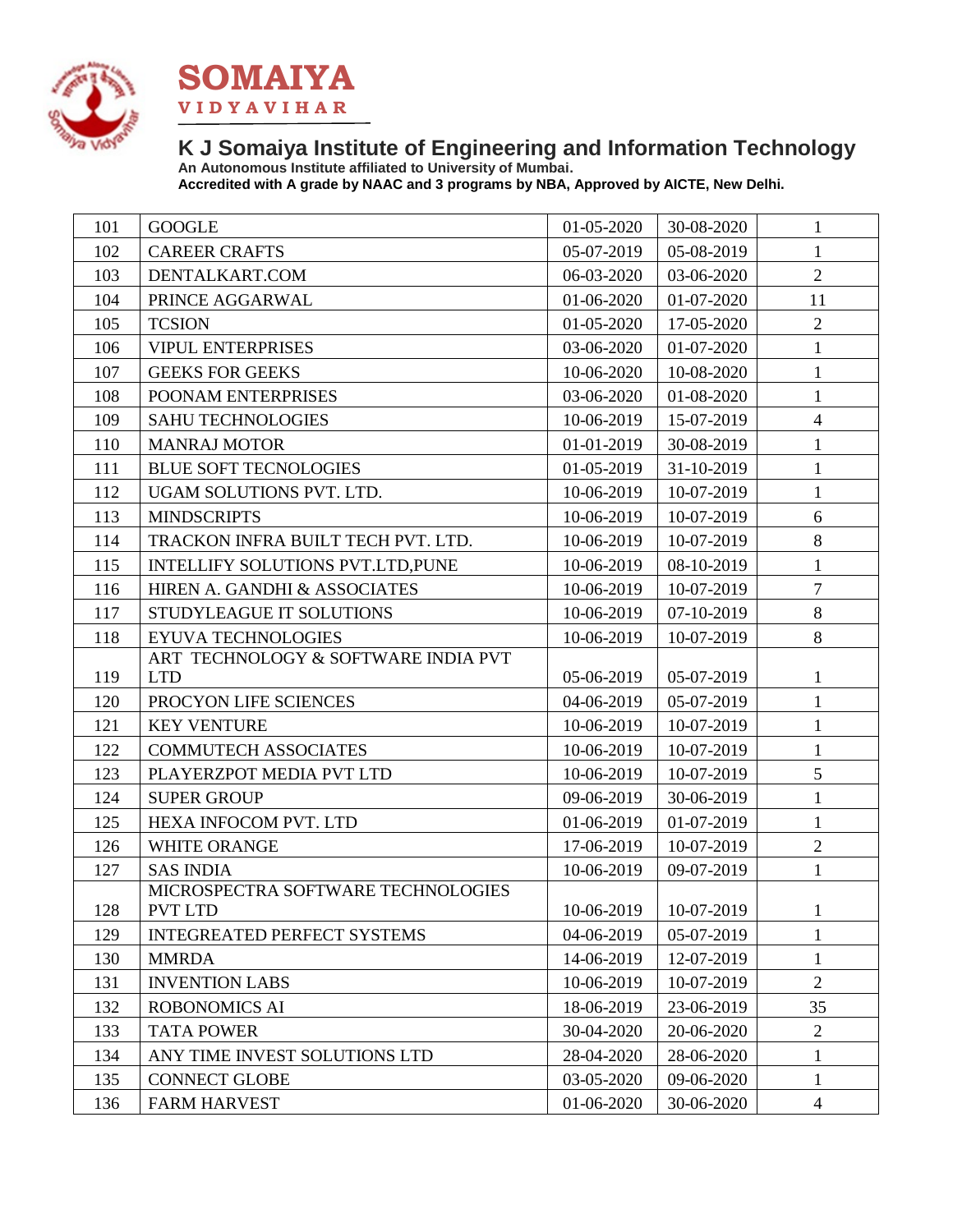



### **K J Somaiya Institute of Engineering and Information Technology An Autonomous Institute affiliated to University of Mumbai.**

**Accredited with A grade by NAAC and 3 programs by NBA, Approved by AICTE, New Delhi.**

| 137 | CYBERACE INFOVISION PVT. LTD.         | 15-06-2020 | 10-07-2020 | 1              |
|-----|---------------------------------------|------------|------------|----------------|
| 138 | DOT NET XPERT                         | 22-06-2020 | 22-07-2020 | $\mathbf{1}$   |
| 139 | <b>HCAPITAL</b>                       | 11-04-2020 | 11-06-2020 | $\mathbf{1}$   |
| 140 | <b>IDEA</b>                           | 05-05-2020 | 08-06-2020 | $\mathbf{1}$   |
| 141 | <b>JP MORGAN</b>                      | 02-05-2020 | 21-06-2020 | $\mathbf{1}$   |
| 142 | <b>KEY VENTURE</b>                    | 20-04-2020 | 20-06-2020 | $\mathbf{1}$   |
| 143 | BITGENIE TECHNOLOGIES PRIVATE LIMITED | 01-06-2020 | 31-07-2020 | $\overline{2}$ |
| 144 | VPS TECH HUB PVT.LTD                  | 01-06-2020 | 31-08-2020 | $\overline{2}$ |
| 145 | SYNCTRA SOLUTIONS                     | 01-07-2020 | 31-07-2020 | $\mathbf{1}$   |
| 146 | <b>SUPRAJA TECHNOLOGIES</b>           | 08-04-2020 | 09-07-2020 | $\mathbf{1}$   |
| 147 | <b>SAHU TECHNOLOGIES</b>              | 25-06-2020 | 25-07-2020 | 3              |
| 148 | RUDRAKSH INFRA NIRMAN PVT. LTD.       | 12-05-2020 | 15-08-2020 | $\mathbf{1}$   |
| 149 | <b>SYNERGY</b>                        | 14-05-2020 | 02-06-2020 | $\mathbf{1}$   |
| 150 | <b>IIT BOMBAY</b>                     | 04-01-2020 | 29-02-2020 | $\mathbf{1}$   |
| 151 | MIND SCRIPTS TECHNOLOGIES             | 31-12-2019 | 12-01-2020 | 10             |
| 152 | STORYTECH.                            | 19-05-2020 | 19-08-2020 | $\mathbf{1}$   |
| 153 | BITGENIE TECHNOLOGIES PRIVATE LIMITED | 01-06-2020 | 31-07-2020 | $\mathbf{1}$   |
| 154 | PASS GCA                              | 10-06-2020 | 10-07-2020 | 3              |
| 155 | <b>IMAGE ONLINE PVT LTD</b>           | 03-12-2019 | 10-12-2019 | 13             |
| 156 | HIREN A. GANDHI & ASSOCIATES          | 03-12-2019 | 11-12-2019 | 10             |
| 157 | <b>BIZZ. WEBSITE</b>                  | 03-12-2019 | 12-12-2019 | $8\,$          |
| 158 | EYUVA TECHNOLOGIES                    | 03-12-2019 | 13-01-2020 | $\overline{7}$ |
| 159 | COGNITOIT CONSULTING PRIVATE LIMITED  | 03-12-2019 | 14-01-2020 | $\tau$         |
| 160 | <b>BARC</b>                           | 28-11-2019 | 10-01-2020 | $\mathbf{1}$   |
| 161 | RELIANCE JIO INFOCOMM LTD             | 09-12-2019 | 09-01-2020 | $\mathbf{1}$   |
| 162 | EOS POWER INDIA PRIVATE LIMITED       | 26-12-2019 | 01-04-2020 | $\mathbf{1}$   |
| 163 | <b>IIT MADRAS</b>                     | 01-05-2020 | 01-07-2020 | $\mathbf{1}$   |
| 164 | <b>IIT BOMBAY</b>                     | 02-01-2020 | 30-03-2020 | $\mathbf{1}$   |
| 165 | <b>IIT BOMBAY</b>                     | 29-06-2020 | 12-07-2020 | $\overline{2}$ |
| 166 | <b>SAVVY SOFTWARE</b>                 | 20-05-2020 | 03-06-2020 | 5              |
| 167 | ABSOLUTE MOTION PVT. LTD.             | 20-05-2020 | 03-06-2020 | $\mathbf{1}$   |
| 168 | <b>BARC</b>                           | 28-10-2019 | 10-01-2020 | $\overline{2}$ |
| 169 | <b>AKASHWANI</b>                      | 16-12-2019 | 21-12-2019 | $\mathbf{1}$   |
| 170 | <b>IIT MADRAS</b>                     | 01-05-2020 | 04-07-2020 | 1              |
| 171 | EOS POWER INDIA PRIVATE LIMITED       | 26-12-2019 | 04-01-2020 | $\mathbf{1}$   |
| 172 | <b>ASHIDA ELECTRONICS</b>             | 02-12-2019 | 31-12-2019 | $\mathbf{1}$   |
| 173 | <b>ENTUPLE TECHNOLOGIES</b>           | 02-12-2019 | 19-12-2019 | 43             |